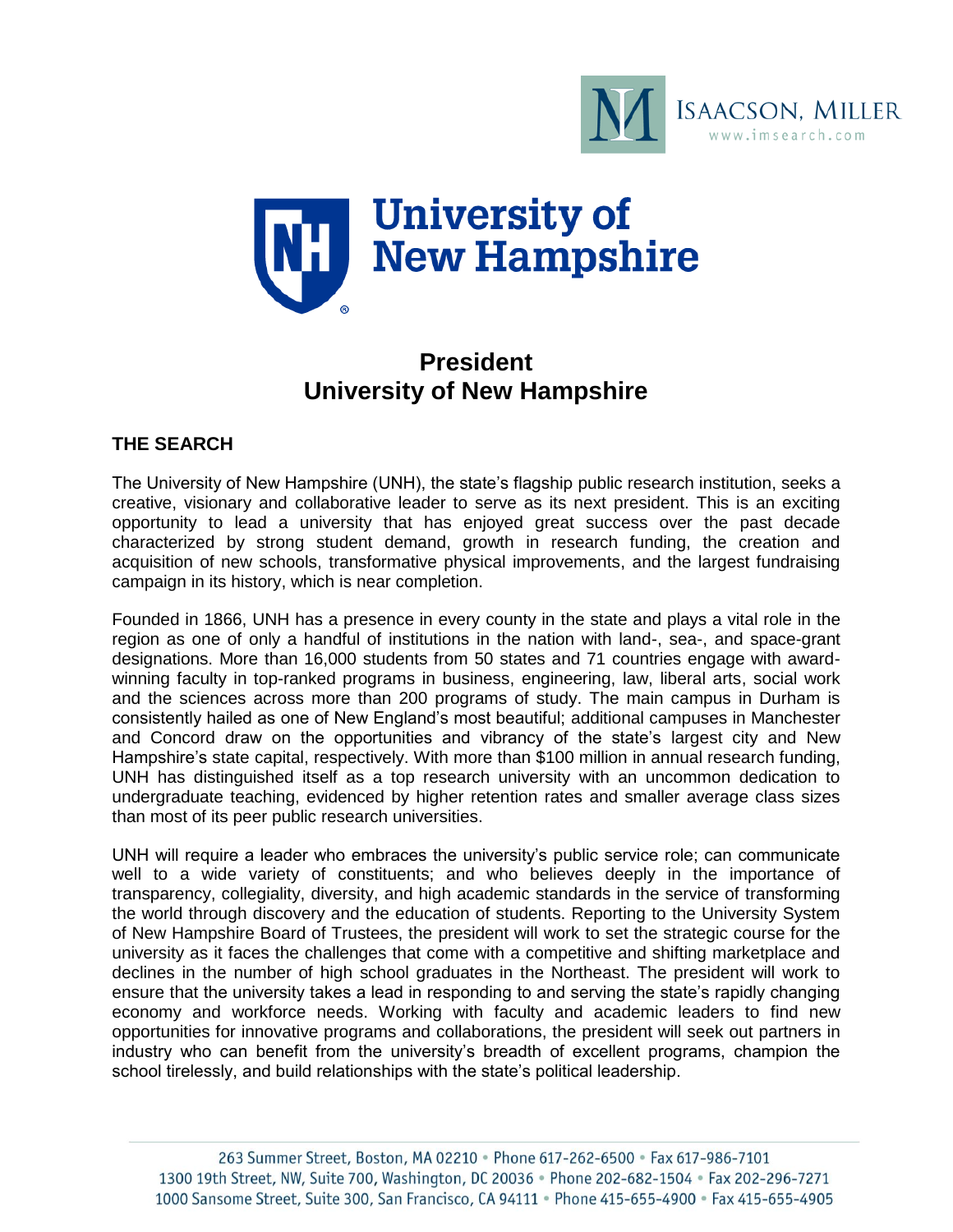

The executive search firm Isaacson, Miller has been retained to assist UNH in this recruitment. All inquiries, nominations, and applications should be directed to the search firm as indicated at the end of this document.

# **THE UNIVERSITY OF NEW HAMPSHIRE**

#### **History and Context**

Founded in 1866 as the New Hampshire College of Agriculture and Mechanic Arts, UNH has proudly pursued its founders' goal of "fostering an educated citizenry, across the state." First situated in Hanover in connection with Dartmouth College, New Hampshire College moved to Durham in 1893 after Benjamin Thompson, a prosperous farmer, bequeathed land and money to further the development of the college. That year, Thompson Hall was completed and the College opened its doors in Durham. For more than a century thereafter, UNH grew exponentially as the GI Bill, the growth in academic fields of study, and expanding regional reputation brought waves of new students to the university's campuses.

Since then, the university has undergone major physical and programmatic expansions, all while retaining the feeling of a small, intimate liberal arts institution. UNH is distinguished as having land-, sea-, and space-grant institutional status – rare among universities in the nation. A major public university with a Carnegie Foundation higher research activity classification (R2), UNH offers its roughly 16,000 students more than 100 major fields of study, in addition to a wide variety of minors, dual majors, master's, and doctoral programs. From its campuses in Durham, Manchester, and the UNH School of Law in Concord, UNH serves the state through its distinguished programs of teaching and research as well as through continuing education, cooperative extension, cultural outreach, economic development activities, and applied research partnerships.

Its main campus in Durham, NH is located only a few miles from New England's historic Atlantic seacoast and just south of New Hampshire's famed White Mountains, about a 75-minute drive from Boston. The campus is home to an Amtrak train station with service north to Portland, Maine and south to Boston. The Durham campus houses five colleges, three schools and an institute. The UNH School of Law (formerly Franklin Pierce Law Center) is located in Concord, near the state's Capital, and the Concord campus is also home to researchers from the Institute for Health Policy and Practice (IHPP). The UNH-Manchester Campus serves non-residential students and is proximate to New Hampshire's key, diversified industry clusters.

# **THE PEOPLE**

#### *Faculty and Research*

Faculty at UNH are world-renowned researchers, Pulitzer Prize winners, Guggenheim and Carnegie Fellows, and recipients of numerous other honors awarded to leaders in their fields. Over the past two years, five UNH faculty members received the prestigious National Science Foundation (NSF) CAREER award. They are also known for taking great pride in the quality of the overall student learning experience as evidenced by high-quality teaching and a commitment to undergraduate research. The 644 full-time and 401 part-time faculty teach students in small classes: approximately half of the classes at UNH have between 10 and 29 students. They mentor students in research and scholarship—both undergraduate and graduate—holding one of the largest annual undergraduate research conferences in the nation.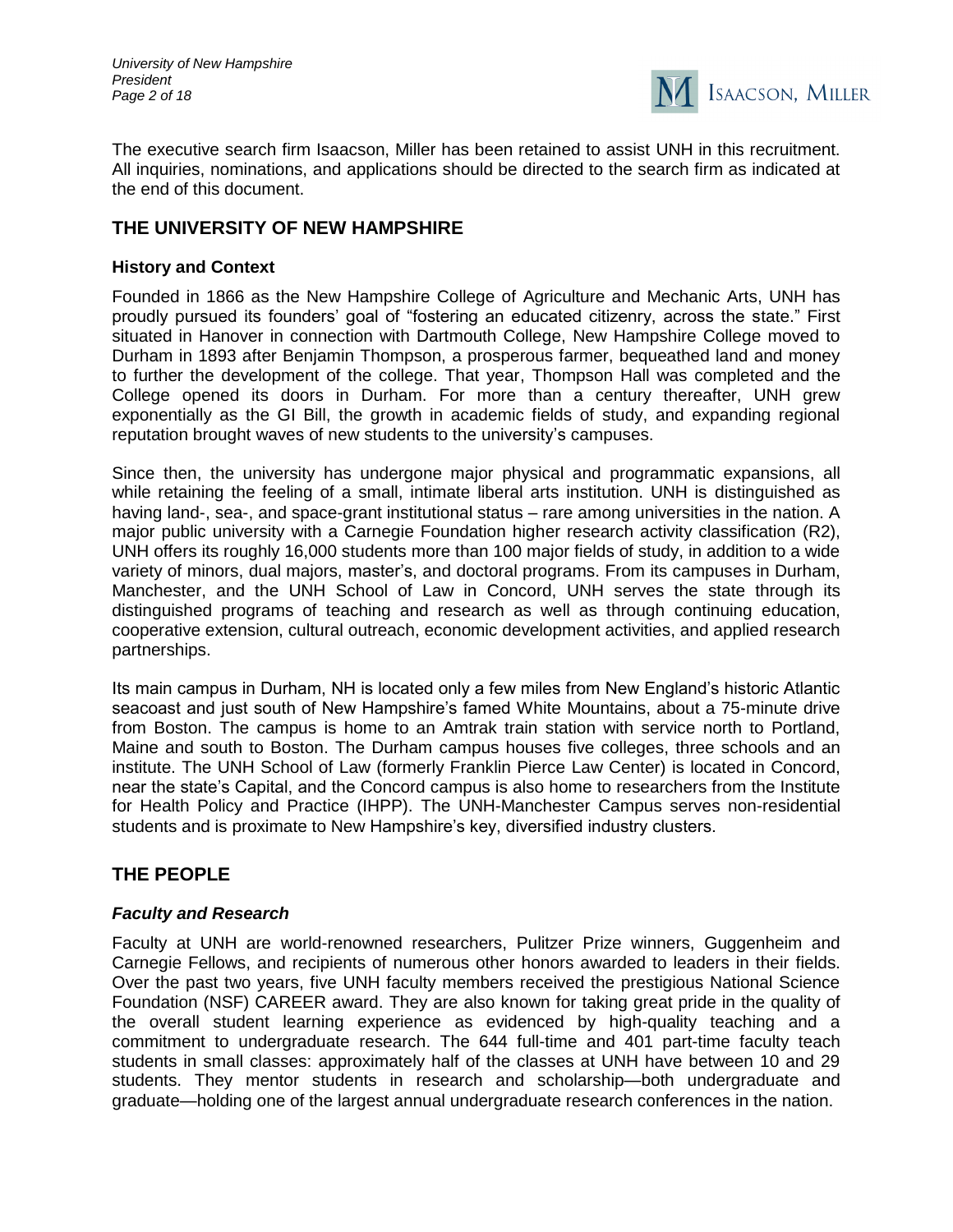*University of New Hampshire President Page 3 of 18*



Grants and awards to UNH come from a broad range of sponsors: federal agencies, state agencies, foundations and other not-for-profits, businesses, and other universities and institutions. Federal agencies support the majority of the more than \$100 million in annual research funding at UNH, with The National Science Foundation, the U.S. Department of Commerce (in particular, the National Oceanic and Atmospheric Administration), and the National Aeronautics and Space Administration the largest sponsorships. Major research centers at the university include the Institute for the Study of Earth, Oceans & Space (EOS), the Center for Coastal and Ocean Mapping, Shoals Marine Laboratory, and the Flow Physics Facility. In addition, UNH was recently awarded a five-year, \$10 million National Institutes of Health (NIH) Center of Biomedical Research Excellence grant to accelerate the translation of its biomedical and bioengineering research into clinical and commercialization opportunities leading to improved diagnosis and treatment of diseases.

#### *Students and Alumni*

The University of New Hampshire enrolls more than 16,000 students across its three campuses hailing from all 50 states. Nearly 800 students representing 71 countries are enrolled in various graduate and undergraduate programs. In addition to its 13,500 undergraduates, UNH has over 2,500 graduate students, including just over 250 students at the Law School in Concord. UNH received 19,966 applications for fall 2017 freshman admission. Of those applications, 15,275 (77%) were accepted and 3,019 enrolled as students with an average SAT score of 1180 and average GPA of 3.4. Approximately 53 percent of undergraduate students on the Durham campus hail from outside New Hampshire. The percentage of out-of-state students for the entire university is approximately 49 percent.

The University also offers 570 study abroad programs, providing ample opportunities for UNH students to explore the world. Students at UNH are supported by over \$100 million in financial aid awarded annually.

One of the major highlights of the undergraduate experience at UNH is the Undergraduate Research Conference (URC), an annual celebration of academic excellence. Each year, over 1,800 undergraduate students present at URC. These students are supported in their research efforts by more than 400 faculty mentors. During April and May, over 20 URC events are held in Durham and Manchester with all disciplines and majors represented.

In recent years, partly as a result of the success of the Navitas program—an international student pathways program that partners with universities to recruit and transition students to launch them on successful academic careers—the university has attracted an increasing number of international students. This is one important component of the university's efforts to create a more diverse and inclusive campus.

Students at UNH enjoy the intimacy and familiarity of a small college environment with an average class size of 20. UNH students often remark that the university has the feel of a liberal arts college tucked inside a major research university. UNH students find that, despite the institution's size, their professors take a personal interest in their academic success and overall welfare. It is, in fact, this widely-cited ethos that is so critical to attracting students, both near and far, to UNH.

On the Durham campus, UNH residence halls are clustered in mini-neighborhoods around campus in the form of traditional brick dorms, townhouses, and high-rises; the university also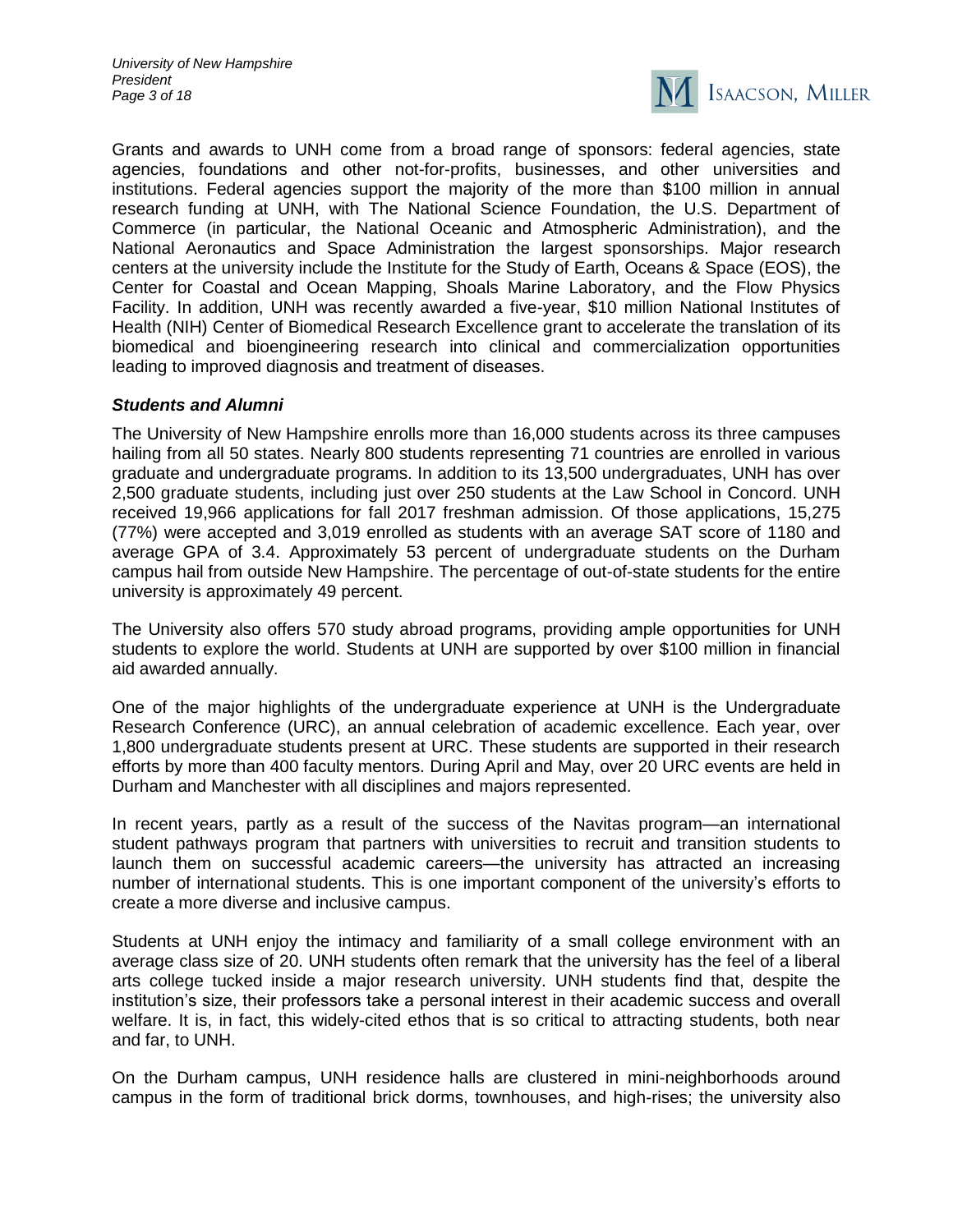

offers themed houses or floors for arts, international experience, outdoor experience, and chemfree living, plus living/learning communities for selected academic programs and interests.

An active and engaged campus, the university offers over 250 student-run clubs and organizations. UNH also offers 31 club sports and an extremely popular intramural program, including sand volleyball, inner-tube water polo, wheelchair teams (handball, basketball, ultimate Frisbee) and broomball. The Hamel Recreation Center includes five basketball/volleyball courts; studios for fencing, martial arts, and dance; a suspended indoor track, a bouldering wall, and a vast fitness center. Finally, UNH's 20 Division I athletic teams are proud—and often storied—members of America East.

Upon the completion of their studies, UNH graduates join a proud, robust alumni network of 133,000 lifelong Wildcats in diverse locales around the globe. A recent Gallup report indicated very high levels of success and well-being among UNH graduates. The survey found that not only were 79% of UNH graduates in the last 6 years working full time, much higher than the national average of 65%, but they were also 23% more likely to feel engaged at work than the national average. Moreover, UNH graduates were 60% more likely to report that they are thriving in all five areas of well-being (financial, physical, community, purpose, and social) compared to the national average and other large public universities.

#### *Staff*

The University of New Hampshire community is supported and served by approximately 2,800 staff members comprising exempt and non-exempt employees who are deeply committed to the university, working to improve and enhance the student experience and to support the faculty in their research and instructional roles. Staff employees are passionate about ensuring our students have the best experience possible at UNH. Whether it be the great care of the grounds and buildings consistently recognized as exemplary or the dining, counseling, technical and housing staff that support the day-to-day lives of students.

UNH strives to be an Employer of Choice and works to ensure high employee satisfaction. In 2011, UNH established a Flexible Work Arrangements Task Force to explore flexible work schedule policies and practices that align with the university's strategic planning goals, help employees sustain work/life balance, and save energy and resources, among other benefits. As a result of those efforts, the university provides access to best practices, policies and processes for employees and supervisors, in support of an engaging work environment.

# **ACADEMICS**

Students at UNH take advantage of more than 100 majors and over 200 degree programs. The university's strong national reputation has been built on offering a wide breadth of excellent programs across all disciplines and an uncommonly robust commitment to interdisciplinarity. Its unusual designation of a land-, sea-, and space-grant institution has led to national prominence for programs in the physical sciences and agriculture. Other strengths, such as a law school with a world-renowned intellectual property program and programs and research that make UNH a national leader in environmental science and the study of climate change, position the university well to tackle the most relevant issues facing the world today. UNH consists of the following major academic units: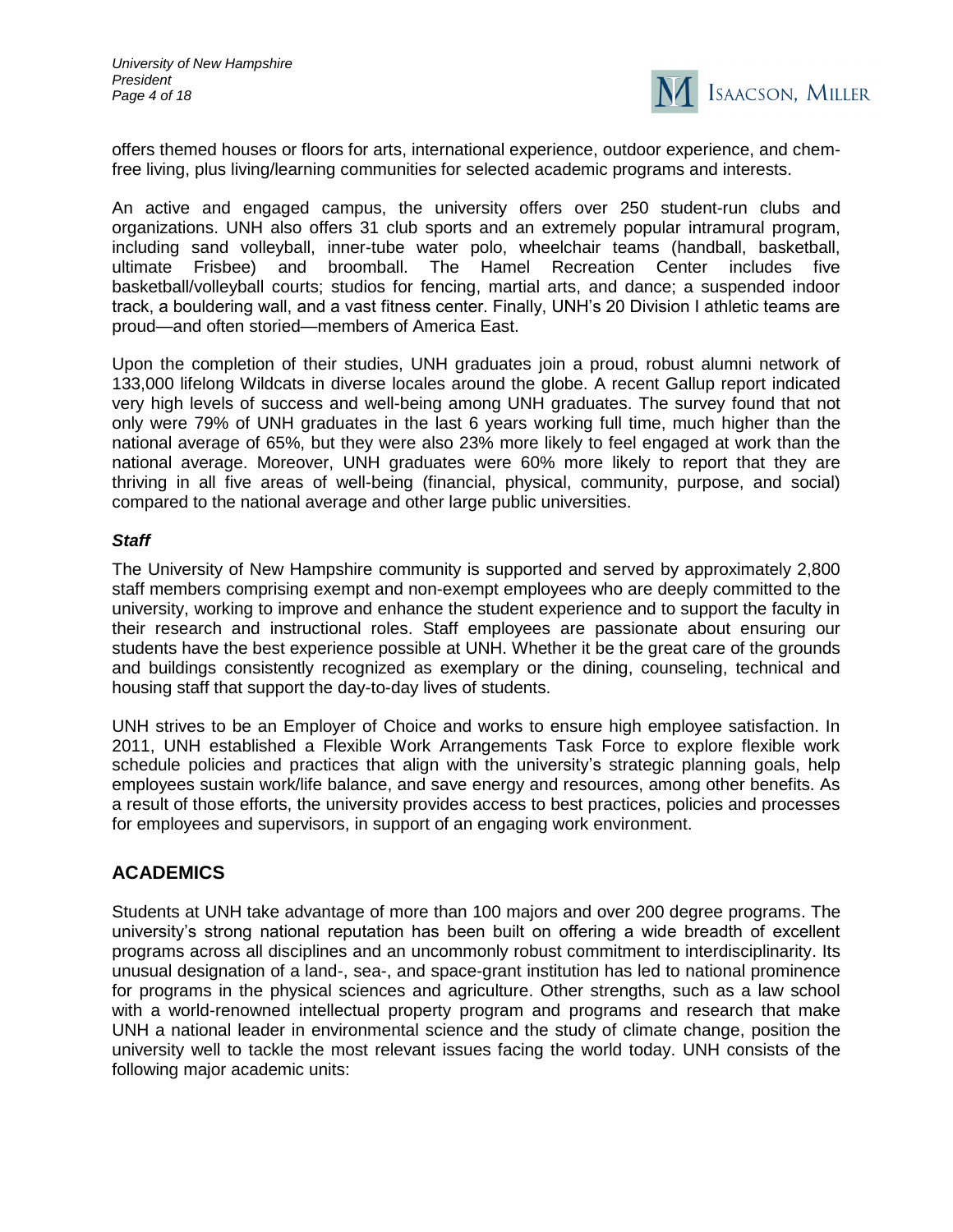*University of New Hampshire President Page 5 of 18*



- **College of Liberal Arts**
- **College of Engineering and Physical Sciences**
- **College of Health and Human Services**
- **Peter T. Paul College of Business and Economics**
- **College of Life Sciences and Agriculture**
- **Thompson School of Applied Science**
- **School of Marine Science and Ocean Engineering**
- **Institute for Earth, Ocean and Space**
- **Carsey School of Public Policy**
- **UNH- Manchester**
- **UNH School of Law (Concord)**
- **UNH Cooperative Extension**

For more information on the academic units and campuses in Durham, Manchester and Concord, please see the Appendix.

# **SUSTAINABILITY**

Sustainability is a university-wide endeavor at UNH.

The Sustainability Institute at UNH is the oldest endowed, university-wide sustainability program in US higher education. Launched in 1998 as the Office of Sustainability Programs, the institute serves as a catalyst, convener, and champion of sustainability ideas and actions across and beyond the University of New Hampshire, where some 300 faculty conduct sustainability research.

With a main campus powered by 100% renewable energy, UNH recently earned a STARS Platinum rating, becoming one of only three higher education institutions with the designation, the highest possible from the Association for the Advancement of Sustainability in Higher Education (AASHE).

# **FINANCES, BUDGETING, and FUNDRAISING**

The University of New Hampshire is funded by a combination of public and private support. Its largest source of revenue is derived from tuition and fees. As the university looks ahead, maintaining affordability and access for all qualified students, attracting new revenues derived from sponsored grants and contracts, and creating a culture of philanthropy to build its endowment will be the dominant areas of focus that contribute to a financially sustainable, resourceful, and responsible university.

For the 2017 fiscal year, UNH has an all-funds budget of \$607.5 million. With state support for its public universities the lowest in the country, New Hampshire institutions are very tuition dependent. The general appropriation from the state is, in any given year, roughly 9 percent of the overall operating budget. This number totaled just over \$55 million for the 2017 fiscal year. Tuition and fees, net of financial aid, accounted for \$223 million or nearly 37% of the operating budget. The largest budget expenditure was employee compensation at \$376 million or 62% of the total budget. UNH has an endowment of \$363 million. In addition to tuition, the current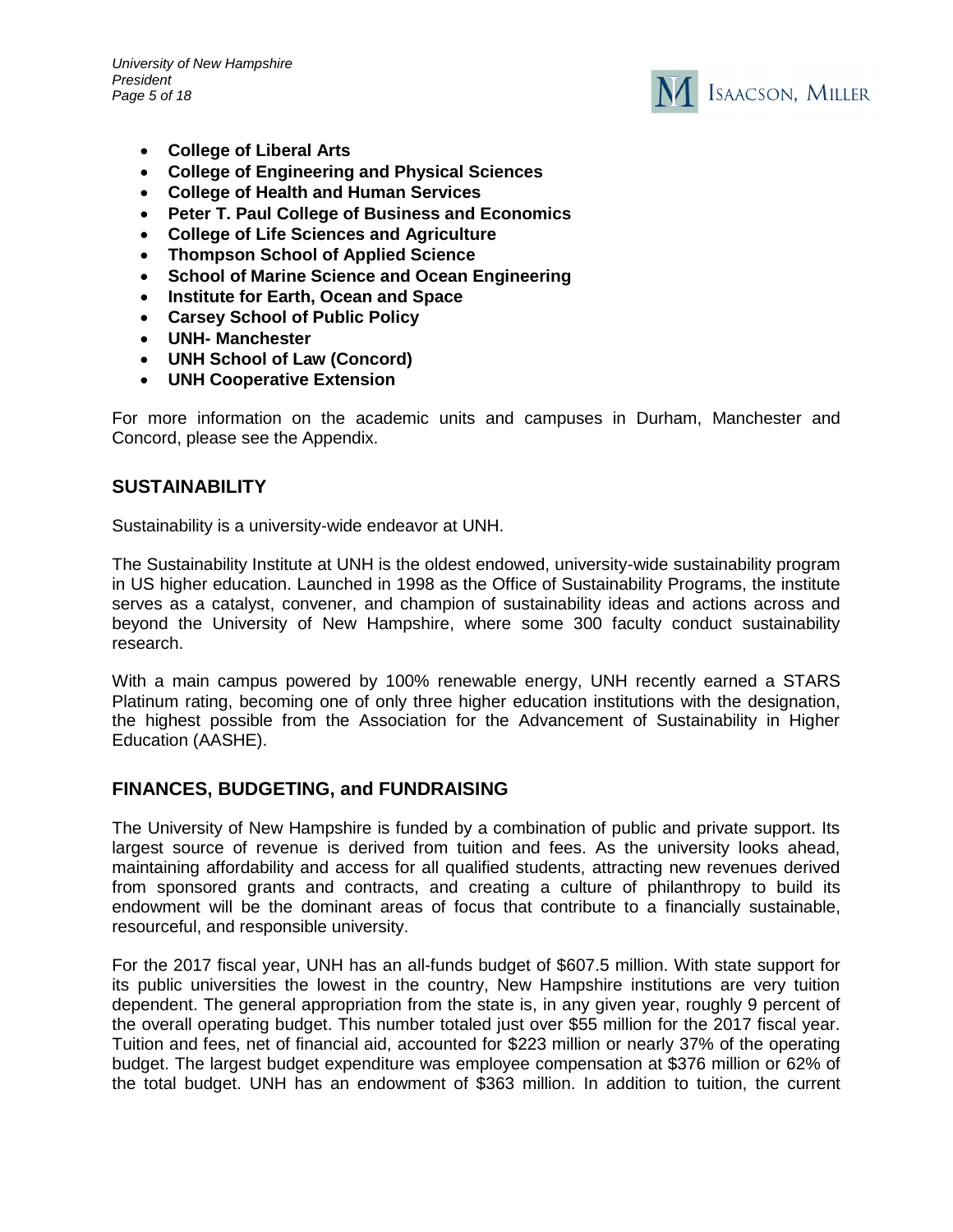*University of New Hampshire President Page 6 of 18*



capital campaign has been immeasurably important in charting a way forward for the university that ensures sustainability, while allowing for significant growth.

#### *Celebrate 150: The Campaign for UNH*

Celebrate 150: The Campaign for UNH focuses on five priority areas that support scholarship, teaching and research at the university. All gifts to UNH count toward the goal of this comprehensive campaign, which ends on June 30, 2018. Between the campaign's formal launch on July 1, 2011 and June 30, 2017, UNH has raised \$269.3 million and is just shy of its \$275 million goal. Of that total, \$103.2 million will go directly toward scholarships and student aid with another \$99.8 million earmarked for academic and other types of programs.

#### *Granite Guarantee*

Thanks to the \$103.2 million in campaign gifts supporting scholarships and student aid, UNH has been able to take a significant step toward realizing the first focus of CELEBRATE 150: ensuring that any qualified student can come to and graduate from UNH without incurring overwhelming debt. The Granite Guarantee is a new financial aid program for New Hampshire students eligible for Pell grants. It provides grant aid that does not need to be paid back to bridge the gap between the cost of UNH in-state tuition and a student's Pell grant. In short, it is a guarantee that New Hampshire students with significant financial need can attend UNH tuition-free. Starting in the fall of 2017, more than 400 students began receiving Granite Guarantee funding.

# **THE LOCATION**

#### *Durham, New Hampshire*

The university's main campus is located in Durham, New Hampshire, ideally situated only a few miles from New England's historic Atlantic seacoast and just south of New Hampshire's famed White Mountains.

Durham, a quaint, compact New England college town, is home to nearly 15,000 residents. There are cafés and restaurants, as well as apartments and townhomes that have been lovingly passed down by



generations of students. Durham is extremely walkable, though mopeds are quite popular, as is Cat Cycle, the university's free bike program. In addition, the university's alternatively fueled WildCAT Transit buses go all over campus and to neighboring towns like Dover, Newmarket and Portsmouth.

On May 1, 2017, the Durham Town Council adopted Resolution #2017-19 affirming the Town of Durham as a welcoming community that embraces all people and their inherent inalienable right to life, liberty, and the pursuit of happiness; a premise fundamental to our nation. This welcoming spirit permeates both the town and the university. In addition, in the summer of 2017, Durham was ranked one of the safest college town in America.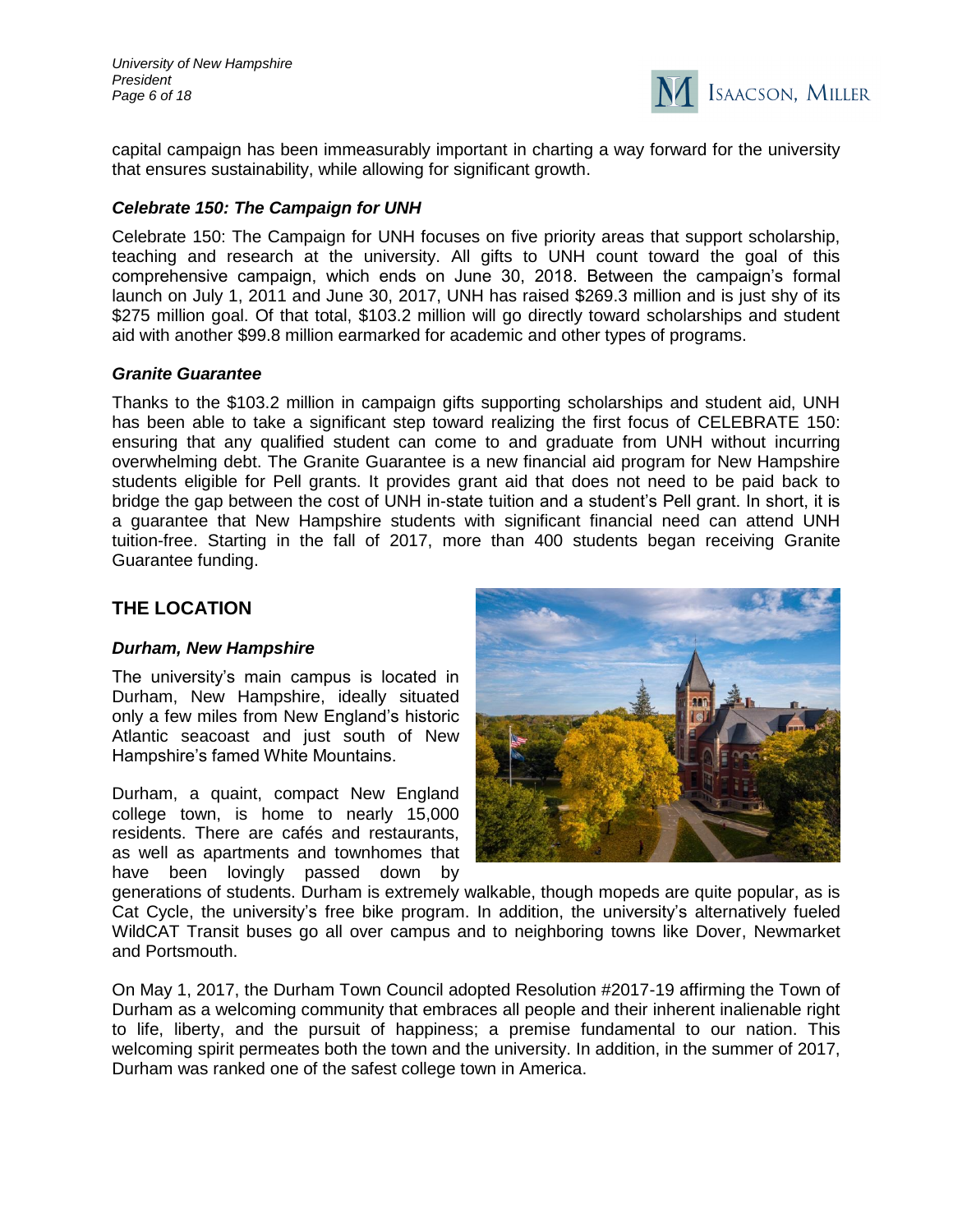

#### *New Hampshire*

New Hampshire encompasses a small but diverse geography stretching from the White Mountains and the Canadian border in the North to the suburbs of Boston in the south. Bordered on the east and west by Maine and Vermont, the state has a sizable rural population as well as small but cosmopolitan cities such as Manchester, Nashua, Portsmouth, and Concord. The state is home to approximately 1.3 million residents.



**UNH School of Law, Concord, NH**

New Hampshire is notable for its remarkable civic culture as well as the high quality of life it affords its citizens. The state is routinely recognized as the "most livable state in the U.S." owing to its impressive natural beauty, various recreational and cultural opportunities, as well as other quality of life indicators such as low crime and negligible traffic. The state has a strong culture of independence exemplified by the official motto "Live free or die." New Hampshire levies no personal income tax or general sales tax. The state also holds a special place in the national and international consciousness for its quadrennial "first in

the nation" presidential primary. Citizens take their civic responsibility seriously, and the level of engagement is impressive. The citizenry prides itself on being both broadminded and practical.

The size of the state along with the culture creates an environment that is uncommon in the U.S. Citizens are on a first-name basis with their elected officials and civic leaders. State-wide offices including the governorship are contested every two years. The bicameral legislative body, called the General Court, consists of the House of Representatives and the Senate. The House of Representatives is the fourth-largest legislative body in the English-speaking world with 400 members. New Hampshire is a state that both enables and demands a high level of personal engagement of its civic leaders.

# *Advanced Regenerative Manufacturing Institute (ARMI)*

The Advanced Regenerative Manufacturing Institute (ARMI) represents one of the many connections UNH has to the state economy. Launched in the summer of 2017, ARMI is a nonprofit organization located in Manchester that will create an industry to regenerate human tissue and organs.

Funded by \$80 million from the U.S. Department of Defense combined with more than \$214 million from industry, education and nonprofit partners, ARMI is led by inventor Dean Kamen's Manchester-based, DEKA Research & Development. UNH will lead the national education and workforce development activities for ARMI, which boasts more than 80 partners from industry, academia, government and nonprofits.

ARMI taps UNH's leadership role in creating powerful partnerships that leverage the university's research and workforce expertise to drive economic development in the state. It also draws on the university's growing life sciences strength. The university recently hired 18 new tenure-track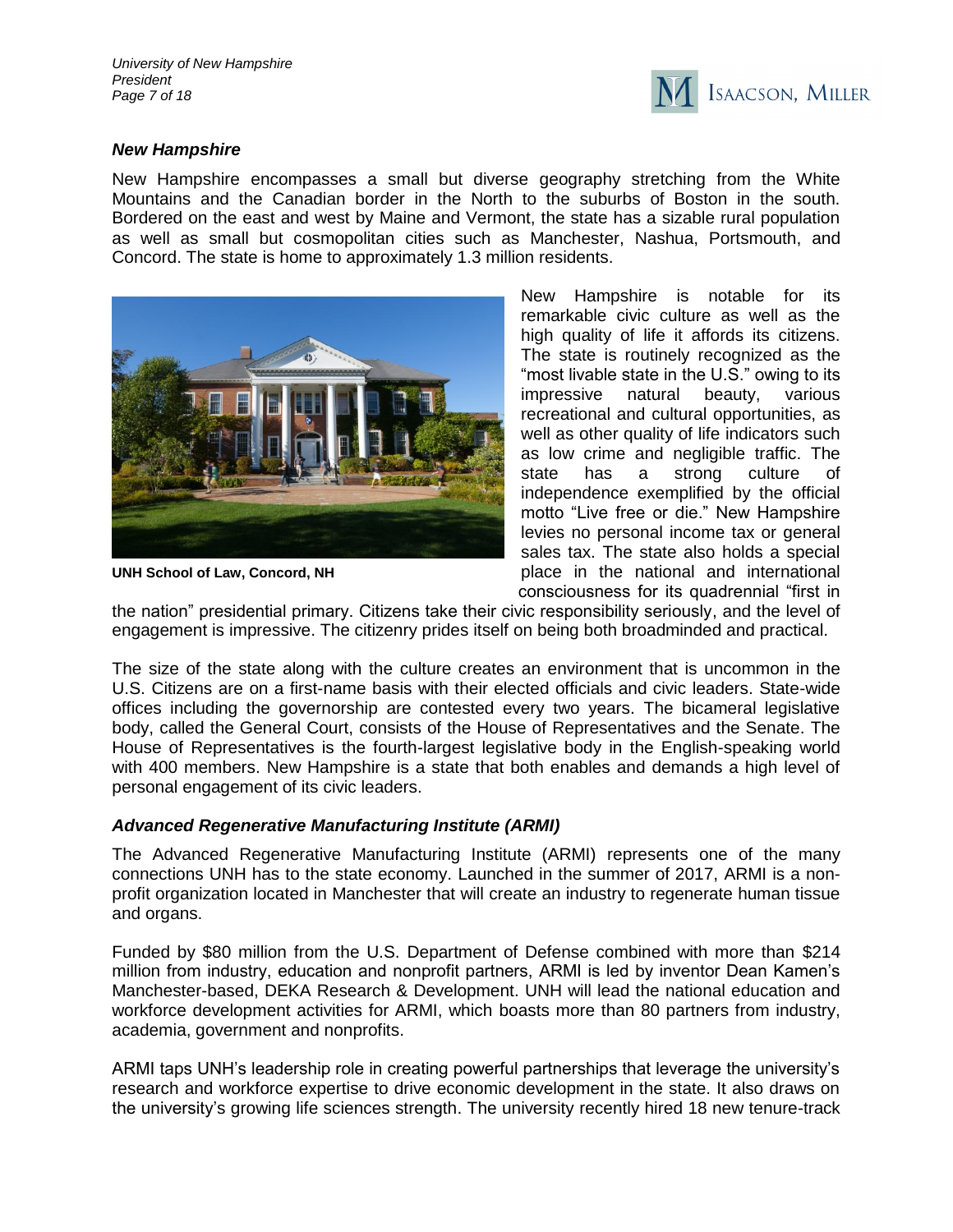

faculty with state-of-the-art knowledge in the life sciences, and its planned Biological Sciences Initiative will remodel and expand teaching and research facilities in the areas of bioengineering and cellular biology, fields relevant to tissue biomanufacturing.

ARMI is the  $12<sup>th</sup>$  institute established as part of Manufacturing USA, a bipartisan program that brings together industry, academia, and government to co-invest in the development of worldleading manufacturing technologies and capabilities.



**UNH Manchester Campus**

# **THE UNIVERSITY SYSTEM OF NEW HAMPSHIRE**

Established by the state legislature in 1963, the University System of New Hampshire (USNH) is the largest provider of post-secondary education in New Hampshire. The USNH Board of Trustees have full fiscal and programmatic responsibility for the four public four-year institutions in the state, receiving an annual block grant from the legislature. With more than 31,000 enrolled students and 81,000 alumni living in state, the sister institutions of the University System—the University of New Hampshire, Plymouth State University, Keene State College, and Granite State College—have a direct impact on hundreds of thousands of New Hampshire citizens every year.

USNH is directed by a 29-member Board of Trustees comprising the governor, 11 governorappointed members, six alumni-elected members, two student-elected members, the commissioner of education, the commissioner of agriculture, the presidents of the system's four colleges and universities, and the chancellor—who is the chief executive officer of the university system, Speaker of the House and Senate President The board approves an annual budget for system institutions, including associated tuition rates and mandatory student fees. The four campus presidents report to the Board of Trustees, working closely with the USNH Chancellor on issues related to shared opportunities, mutual policy issues, and synergies.

# **CURRENT SITUATION AND THE STRATEGIC PLAN**

The new president of UNH will join the University at a time of tremendous opportunity, building on a strong foundation. Dr. Mark W. Huddleston, elected in 2007, will step down from the UNH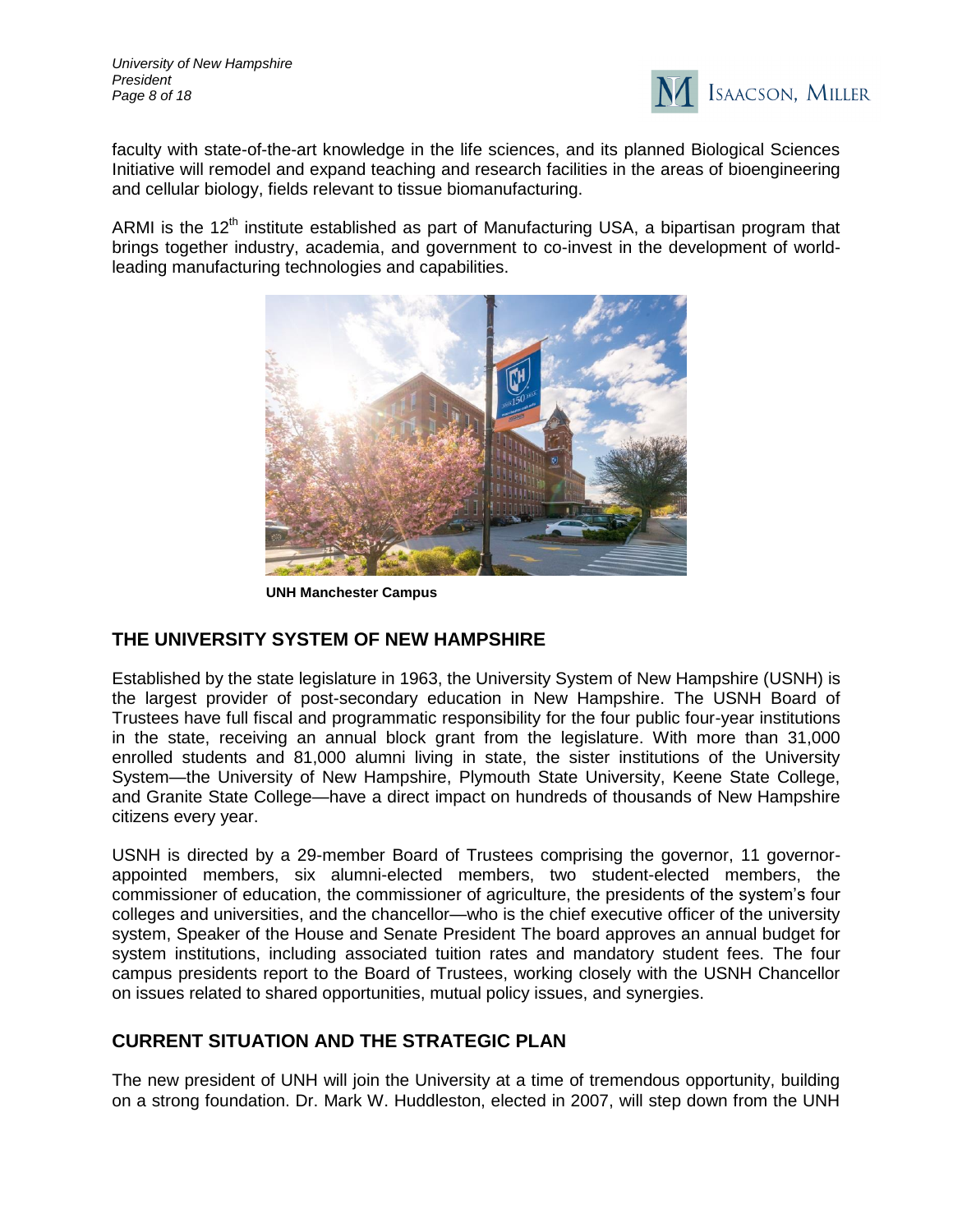

presidency on June 30, 2018 as the longest-serving president in the university's history. In his time at UNH, he has initiated far-reaching strategic planning processes that resulted in the creation of new colleges and record student enrollments. He spearheaded UNH's largest ever fundraising campaign, which is on the verge of reaching its goal of \$275 million for the university by 2018 with \$269.3 million raised as of June 30, 2017.

In 2010, UNH presented a 10-year strategic plan, "The University of New Hampshire in 2020," a blueprint created by hundreds of faculty, staff, students, and community members that is guiding the university's success amid the rapidly growing challenges facing higher education. The plan has helped shape remarkable achievement in academics, research, philanthropy and outreach, and across UNH's campuses in Durham, Manchester, and Concord:

- The opening of the Peter T. Paul College of Business and Economics
- The creation of the UNH School of Law (through an affiliation with the Franklin Pierce Law Center, and the Franklin Pierce Center for Intellectual Property
- The launch of the UNH School of Marine Science and Ocean Engineering
- The launch of the Carsey School of Public Policy
- The expansion of UNH Manchester into the Pandora Mill building
- The creation of UNHInnovation for research commercialization resources
- Expanded global reach through international student enrollments, study-away programs, faculty exchanges, visiting scholars, and arts and cultural programs.

In his February 2014 "State of the University" address, President Huddleston called for a renewal of the strategic plan to affirm the university's direction and secure its long-term vitality in the face of continued rapid changes confronting higher education and global, national, and regional economies and societies.

This strategic plan renewal, partly informed by a survey of the university community, led to the articulation of six visions and values: a deep commitment to interdisciplinarity, a broadened definition of scholarship, an enterprising spirit, a budget system aligned with strategic priorities, a culture of inclusion and diversity, and a commitment to sustainability. In addition, five strategic academic initiatives were put forth: interdisciplinary schools and academies; a learning centered environment for the  $21^{st}$  Century; Research, Scholarship, and Creative Activity; leveraging UNH's intellectual capital; and partnering for life: expanding and deepening UNH's strategic partnerships.

# **OPPORTUNITIES AND CHALLENGES**

Building on accomplishments of the last decade and the challenges facing UNH and other public institutions across the country, the president will be expected to address the following opportunities and challenges:

# *Be a strong external advocate for UNH*

The president will inherit a university with a strong national profile and loyal alumni but a reputation statewide that is more complicated. While state funding only accounts for about nine percent of the university's budget, the relationship the university has with state legislators and policy makers, including the 424-member state legislature, affects the university beyond its bottom line. The president will develop a constructive dialogue with the state's political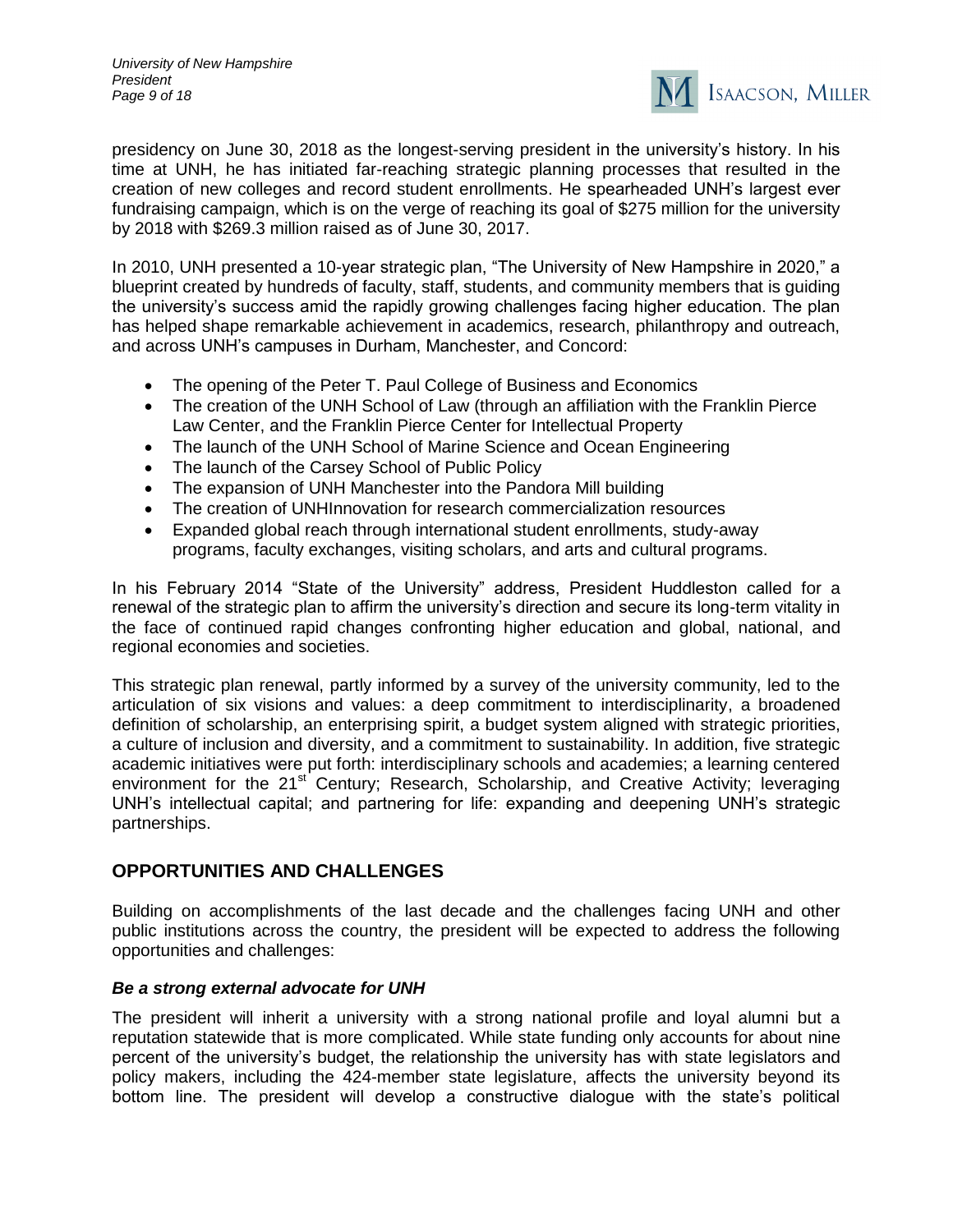

leadership, media outlets, and citizens to champion the important work UNH is doing for the state's citizens and the symbiotic relationship between the university and the people of New Hampshire.

The president will be a persuasive and magnetic public figure who is comfortable navigating complex political waters. She or he will run a steady, focused campaign to overcome decades of skepticism from the media and the legislature. Improving this relationship will have far-reaching consequences for the university's ability to engage with people and institutions throughout the state and to attract New Hampshire's strongest students.

#### *Creatively build enrollment*

UNH has enjoyed slow and steady enrollment growth for most of the past two decades. The makeup of the student body, however, has shifted in numerous ways. Since 2015, more than half of the students at UNH have come from out of state. The percentage of underrepresented, international, and nontraditional students has also increased, reflecting changes in both the pools of high school graduates and the opportunities provided by the university. With declining numbers of high school graduates in the Northeast expected for the next decade, it will be incumbent upon the president to be thoughtful and progressive in implementing a long-term strategy that embraces new student populations and takes into account the repercussions of any decisions made regarding enrollment management, financial aid, and academic programs with respect to state support.

Managing to remain selective and accessible will be a key challenge for a university with a mission to serve the state, strong consistent demand from students outside of the state, and limited capacity for immediate growth on its main campus. UNH has done much to diversify its campus over the past decade, from creating a relationship with an international student pathways program to strengthening relationships with community colleges. With a growing presence in Manchester and a capital campaign with a focus on student access initiatives, more opportunities will follow. The president will have a keen understanding of the higher education marketplace to anticipate changes that ensure continued robust enrollments while setting up the university for long-term success consistent with its mission.

#### *Ensure the campus is a place where diversity is embraced and celebrated as a core value*

The percentage of underrepresented minority students enrolled at UNH increased from less than six percent in 2006 to nine percent in Fall 2016. Such incremental progress is not simple to achieve in a state that is 94 percent Caucasian. New Hampshire is also one of eight states that have enacted laws limiting affirmative action measures in university admissions. In this context, the importance of developing a campus climate that is welcoming to people of all backgrounds and experiences is critical, not only to improve the university's ability to attract quality students, faculty, and staff, but to fulfill its mission as a public university and prepare students for a world where interacting positively with people who are different from them is vital to success.

Diversity is a closely-held community and academic value at UNH, expressed in official statements from the president and faculty. Like many universities, however, UNH is not without its challenges in this respect. Multiple incidents on campus last year led to increased dialogue about diversity, inclusion, and the presence of racism on campus. A task force on campus climate began work in August 2017, tasked by President Huddleston with reviewing existing diversity and inclusion initiatives, identifying gaps, and making recommendations after extensive conversation with the community. The new president will continue the university's commitment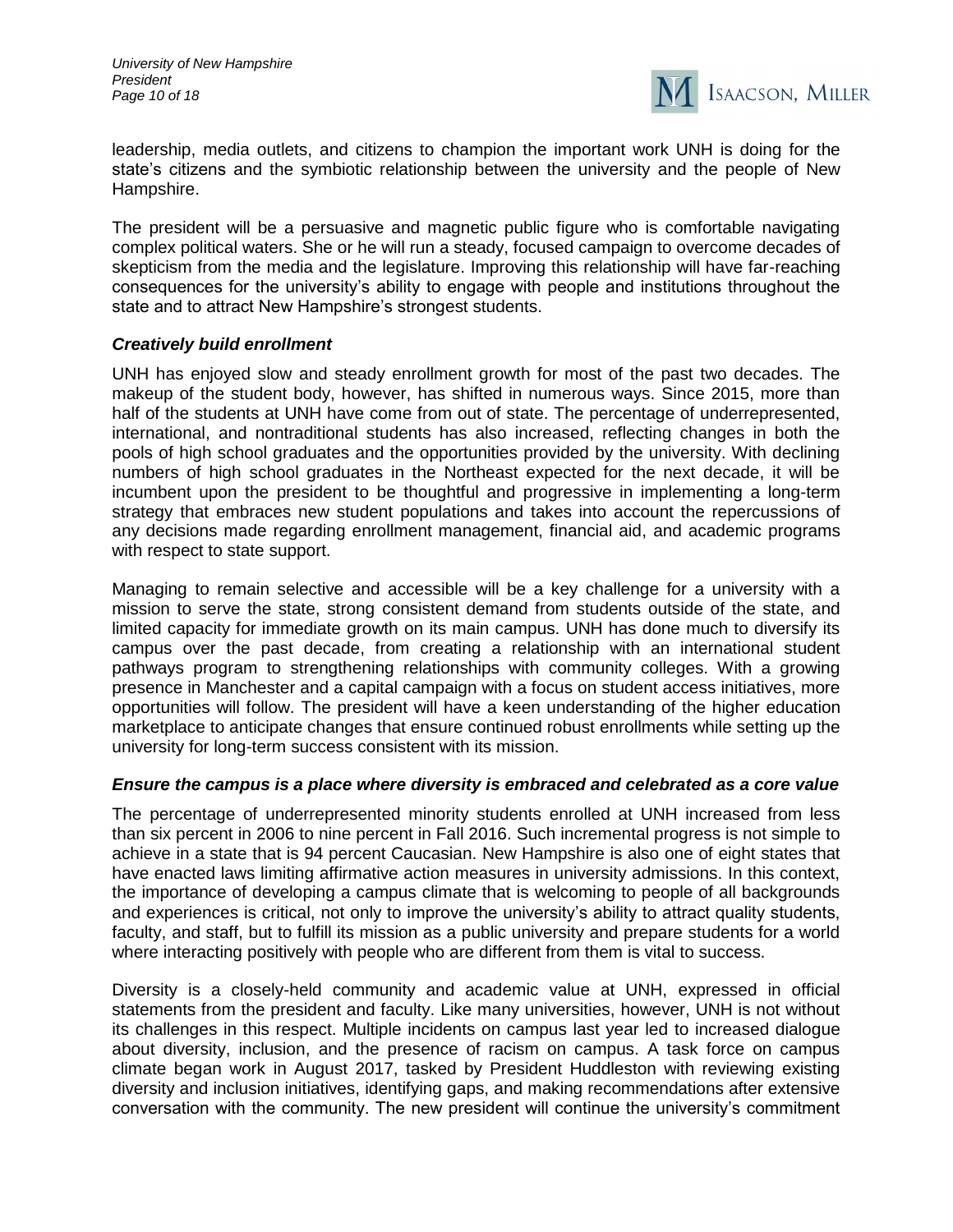*University of New Hampshire President Page 11 of 18*



to a campus environment that is welcoming and celebrates diversity in all its forms. He or she should be proactive and a visible presence in addressing issues head on and inviting an open and respectful dialogue on these important challenges.

#### *Articulate and execute a distinctive vision*

The president will guide the strategic direction of UNH, developing and implementing a strategic plan in collaboration with the university community and the public it serves. The university is strongly positioned, but success must be earned every day. In a climate of increased competition for students and funds from the state and federal government, it is vital that the president bring a sharp focus to the university's pursuits and leverage all of its many assets. The president will have the creativity and courage to pursue new ideas and the good judgment to ensure those ideas resonate with the strengths and mission of the university. She or he should be willing to take well-considered risks, carefully pursuing initiatives that will enhance the university's national stature and having the ability to articulate the strategy behind them.

UNH has prospered as a major research university with the values and feel of a New England liberal arts college. The university has many opportunities to develop new research areas across a wide range of disciplines, pursue collaborations with industry and develop new ways to reach students. The value of an educational experience that produces well-rounded students who can think critically and are practice ready is more important than ever. These two visions excellence in research and undergraduate learning inside and outside of the classroom—are mutually reinforcing. Setting a path for the community to follow in a resource-constrained context will take a thoughtful communicator who is both consultative and decisive.

#### *Engage with businesses in the state and region*

UNH's breadth, versatility, and statewide presence position it well to pursue partnerships with business and industry in New Hampshire, the region, and the world. UNH is leveraging its strengths in education and research in life sciences to take a lead role in major national initiatives such as the Advanced Regenerative Manufacturing Institute. The president of UNH has a unique opportunity for impact given the state's size and the university's positioning as the largest university in the state and New Hampshire's only public research university. The president will work internally to incentivize connections between colleges and businesses and externally to further build relationships with entities such as the Business and Industry Association and individual businesses to find areas of common cause and mutual benefit.

#### *Build a team and lead internally*

While the next president will play an important external role, he or she will also create an environment conducive to effective internal management, with clear systems that allow for the execution of projects and smooth day-to-day operations. Recruiting top talent into key positions and maintaining the high performance of the university administration will be a critical factor in executing difficult tasks and building trust. In the past decade, the university has made great strides in professionalizing and improving the efficacy of its fundraising and enrollment management functions, but there is more work to be done to align and systematize other processes across the university, which employs a Responsibility Centered Management (RCM) budget model, giving significant autonomy to its colleges. The president will be an engaged leader who works within this dynamic to encourage collaboration and lead through persuasion, exhibiting personal humility and deep respect for the views of others.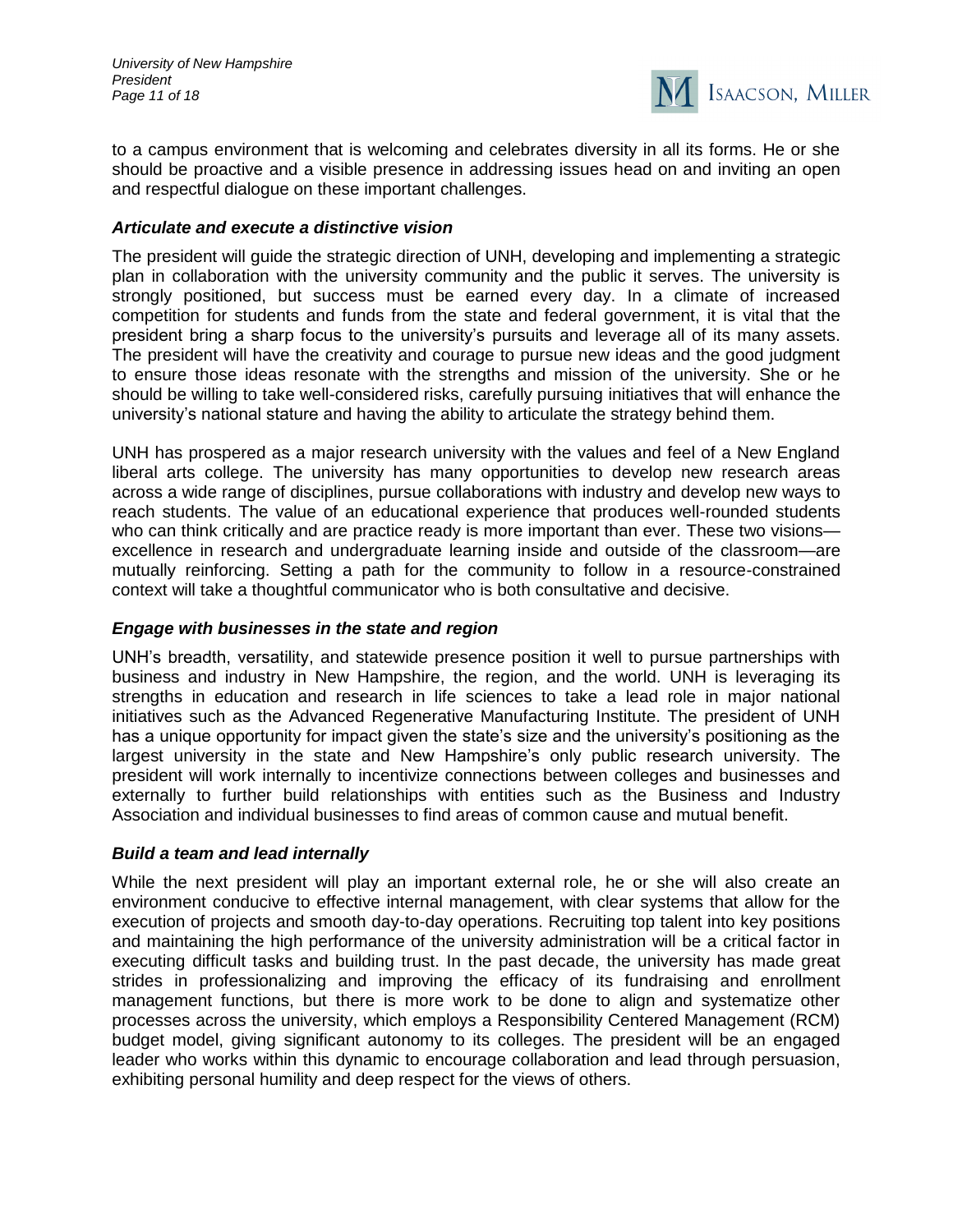

# **QUALIFICATIONS**

The successful candidate for President should possess many, if not all, of the following professional qualifications, skills, experiences, and personal qualities:

- A gifted communicator who will champion the university and craft a consistent and clear message to a broad range of constituents. A strong advocate with political savvy to cultivate long term relationships;
- Devotion to the highest ethical standards, with personal and professional integrity above reproach;
- Senior leadership experience in a large organization and a proven ability to help constituents achieve strategic consensus. The ability to build and inspire teams and implement an ambitious vision in a complex organization;
- An understanding of the critical academic, political and business forces facing higher education and the ability to implement successful strategies to address them;
- A strong commitment to public education and appreciation for the important public role land-, sea- and space-grant institutions play;
- A demonstrated commitment to diversity and inclusion, including individual action and institutional leadership to advance them;
- A demonstrated commitment to sustainability broadly defined and the leading national role UNH has played in furthering values of environmental stewardship, social responsibility, and economic vitality to meet present needs and ensure the ability of future generations to meet their needs;
- A collaborative and transparent leadership style that will flourish in a culture of shared governance;
- Experience with fostering an integrated learning environment across multiple campuses and amongst undergraduate, graduate and professional schools;
- Highly developed interpersonal and communication skills, and the humility to embrace differences with grace;
- An innovator with the courage to take calculated risks and a critical thinker unafraid to confront the challenges facing higher education today;
- A strong academic record or an equivalent measure of professional experience with a demonstrated commitment to higher education;
- Demonstrated ability to work effectively with a full range of external constituents;
- Proven success and appetite for fundraising. The ability to represent UNH effectively to a wide range of constituents.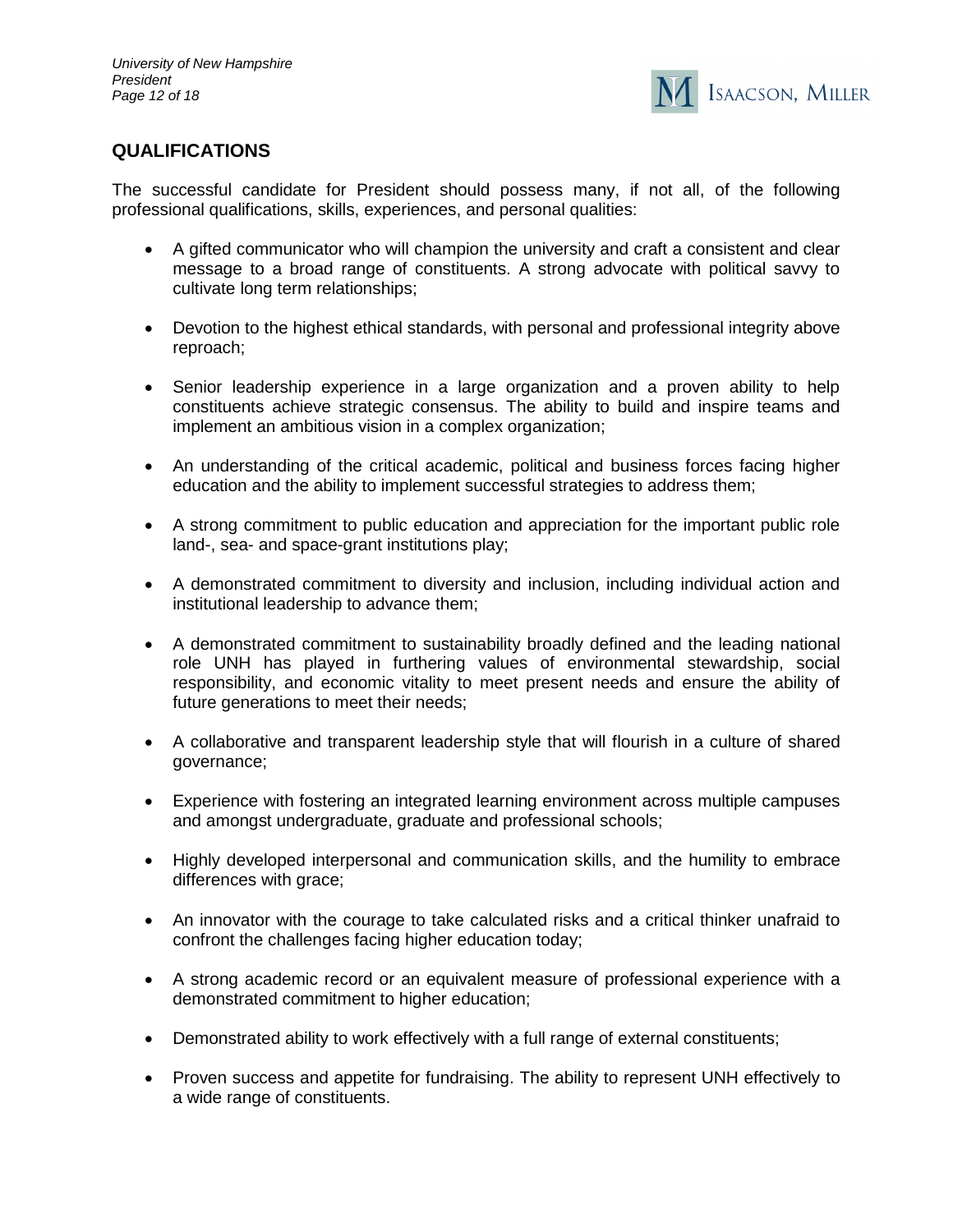*University of New Hampshire President Page 13 of 18*



# **TO APPLY**

**Applications, nominations and inquiries may be directed in confidence to:** 

**Gale Merseth, Vice President Greg Esposito, Managing Associate Kate Barry, Principal David Ferguson, Associate**

> Isaacson, Miller, Inc. 263 Summer Street, 7<sup>th</sup> Floor Boston, MA 02210

**Electronic submissions are strongly encouraged to [www.imsearch.com/6352.](http://www.imsearch.com/6352)**

*USNH is an AA/EEO Employer, as noted in USNH policy – candidates of all backgrounds are encouraged to apply.*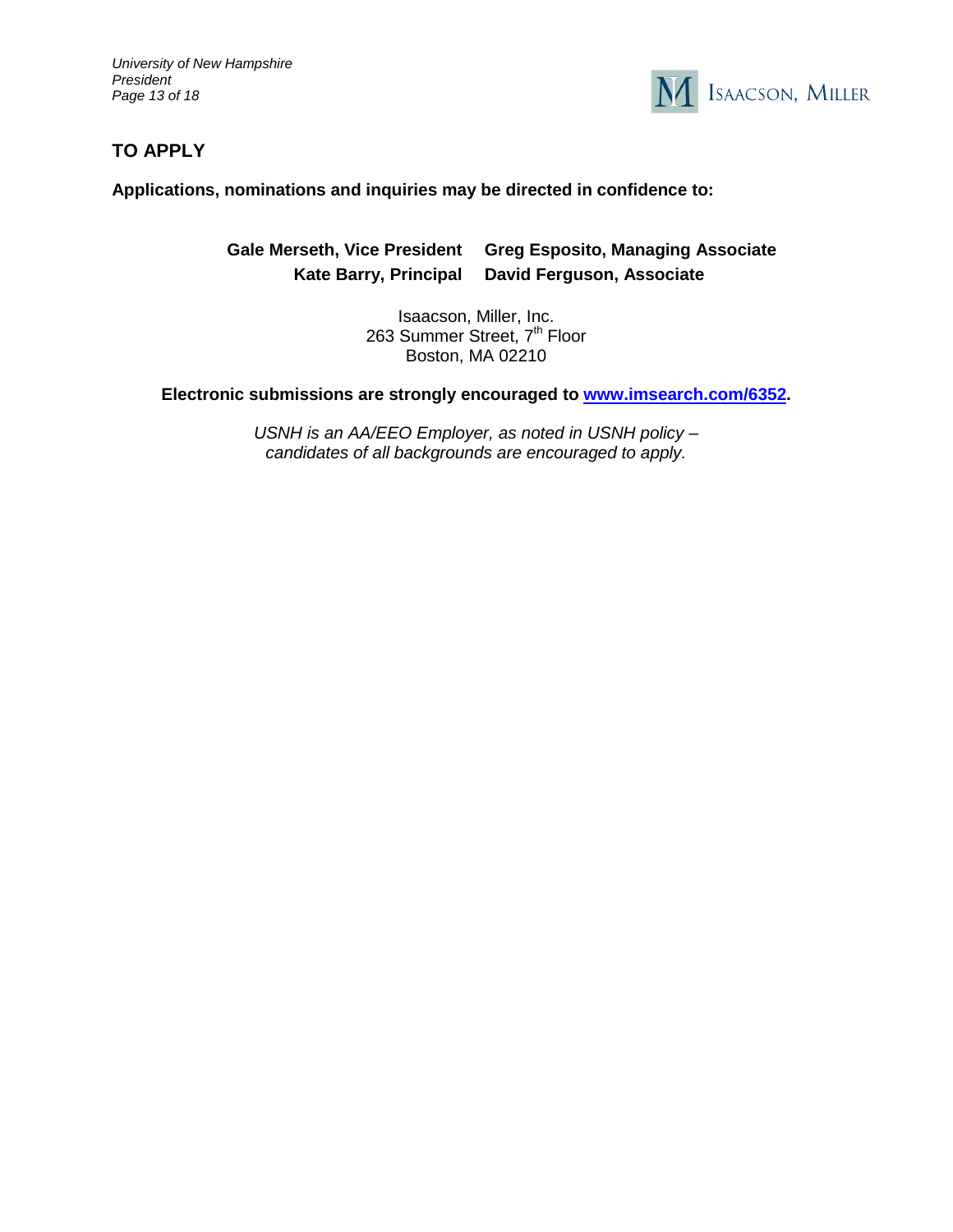

# **APPENDIX**

# **CAMPUSES AND ACADEMIC UNITS: DURHAM CAMPUS**

# *College of Liberal Arts (COLA)*

With 4,000 undergraduate students in 39 majors (including 20 interdisciplinary programs), the College of Liberal Arts (COLA) is the largest college at UNH. The College offers the Bachelor of Arts degree in the 39 majors, the Bachelor of Fine Arts, Bachelor of Music, and Bachelor of Science in Neuroscience and Behavior along with a myriad of minors. COLA produces a packed calendar of talks and performances, screenings and exhibits, from its students, faculty, and renowned visitors. The College offers specialized study abroad programs, including justice studies in Hungary, history and culture in Russia, and architecture in Rome, as well as ongoing partnerships with universities in China and Ghana. COLA also offers scholarship programs to support global experience.

# *College of Engineering and Physical Sciences*

The UNH College of Engineering and Physical Sciences (CEPS) positions mathematics and the physical sciences (chemistry, earth sciences and physics) in the same administrative unit as computer science and the four engineering departments (Chemical Engineering, Civil and Environmental Engineering, Electrical and Computer Engineering, and Mechanical Engineering). This provides the opportunity to address  $21<sup>st</sup>$  century problems, which inherently require interdisciplinary efforts, often combining engineering with the physical sciences, and both incorporating mathematics and computer science in educational, research and entrepreneurial activities.

Encompassing nine academic departments, the college is home to more than a 130 tenured and tenure track faculty and approximately 20 affiliated research and lecturer faculty. The College educates approximately 2,800 undergraduate and graduate students.

# *College of Health and Human Services*

The College of Health and Human Services is committed to partnering with public and private organizations to enhance health and improve quality of life outcomes, through the creation and dissemination of new knowledge, and the education of future health and human service professionals including in the areas of mental health and substance use. The College, with an enrollment of just under 1,700 students taught by 60 faculty, comprises eight academic departments and 11 centers and institutes devoted to applied research and practical expertise in areas ranging from health policy and practice to cardiac rehabilitation.

The College is home to the state's premier diagnostic and treatment center for speech, language, and hearing disorders; a laboratory school for more than 100 undergraduates engaged in experiential learning and teaching, and to an important initiative that pairs UNH students with nurses at Portsmouth Regional Hospital during a semester-long clinical rotation.

# *Peter T. Paul College of Business and Economics*

Approximately 2,600 undergraduate majors and 300 graduate students are taught by 73 faculty in the college of business, named after a 1967 graduate of the school who, in 2008, gave the university \$25 million toward the building of the new business school. In addition to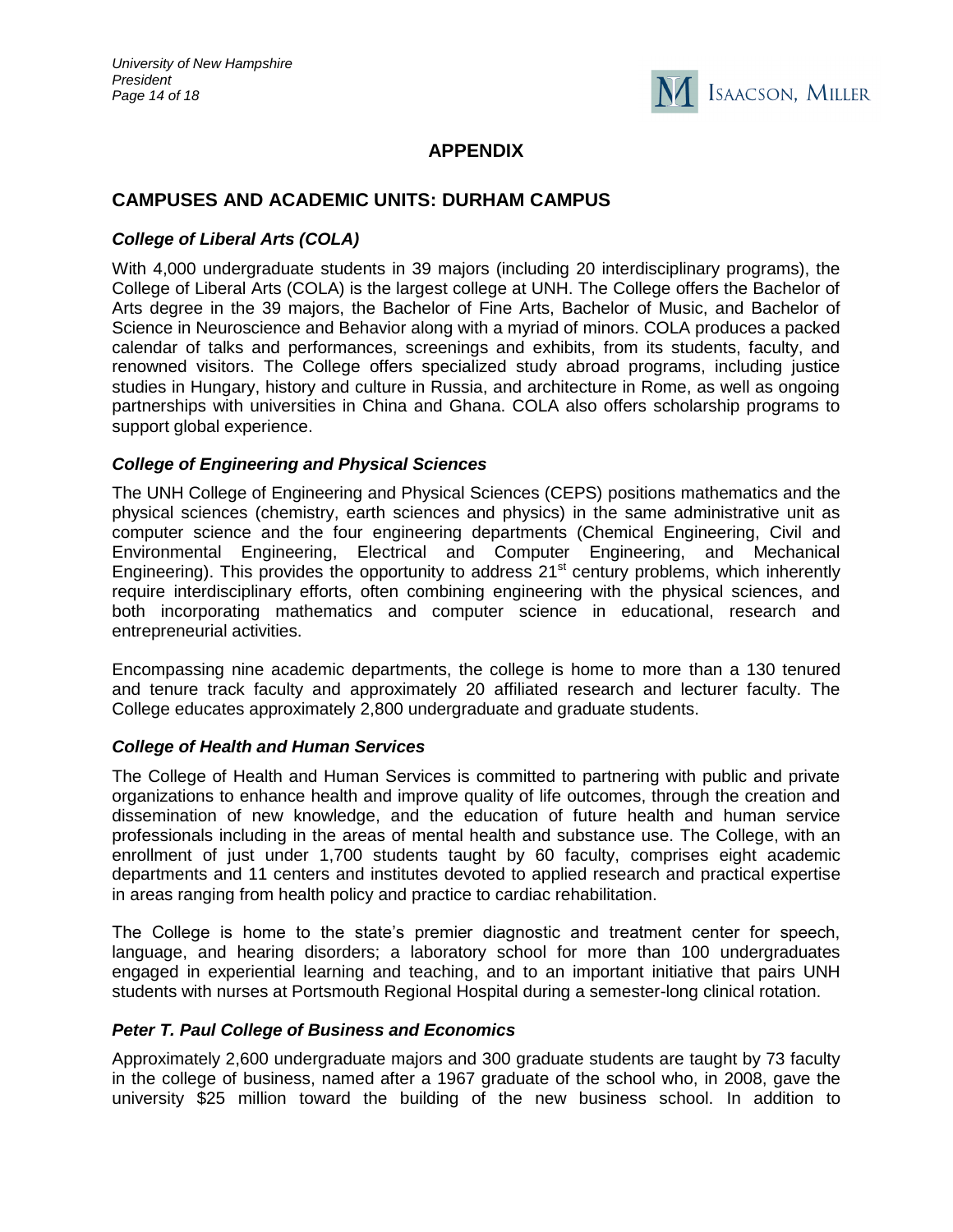

undergraduate majors in business administration, economics, and hospitality management, Paul College offers an MA and PhD in economics, MS degrees in accounting and analytics and an MBA – which includes part-time and online programs ranked in the top 100 in the nation by U.S. News and World Report.

The First-year Innovation and Research Experience, widely known as FIRE, helps distinguish the college with an integrated, team based, and game-like experience, guided by alumni and peer mentors, for first- year students to develop multidisciplinary solutions to real-world problems by employing emerging technologies.

Paul College's student organizations include: UNH Women in Business that hosts its own conference; the Atkins Investment Group, a well-established, student managed, strategic investment fund; and the Rines Student Angel Investment Fund that is one of the only studentrun angel funds in the country. Graduates have a 96 percent placement rate; they find meaningful, inspiring work at leading firms and organizations around the world. Partly as a result of this, Bloomberg Businessweek ranked Paul College as a top 100 undergraduate business program—and a top 40 public university business program. With respect to student satisfaction, Paul College ranked 57 among all business schools.

# *College of Life Sciences and Agriculture*

The 130 faculty in the College of Life Sciences and Agriculture (COLSA) educate roughly 2,200 undergraduate majors along with graduate students in nine master of science and doctoral programs along with a joint PhD program in natural resources and earth system science. Disciplinary strengths encompass the life and biomedical sciences, natural resources and environmental sciences, and sustainable agriculture and food systems.

The college also serves an important outreach mission for the university and manages research and teaching facilities across the campus and around the world—including in the Arctic Circle. A few examples: The Hubbard Center for Genome Studies supports the use of genomics and bioinformatics in the exploration of biological processes ranging from human disease to biodiversity. The New Hampshire Veterinary Diagnostic Laboratory assists the state of NH in their efforts to monitor and control important animal diseases, and contributes to the academic, research, and outreach missions of COLSA. The New Hampshire Agricultural Experiment Station sponsors applied research including sustainable agriculture and foods, horticulture, forest and wildlife management, natural resources, and quality of life topics in partnership with farmers, growers, producers to directly benefit New Hampshire and New England.

The college offers focused professional training in forestry, dietetics, medical laboratory science, pre-veterinary and pre-medical sciences, as well as popular academic programs in biology, nutrition, and environmental conservation and sustainability.. Medical laboratory science and dietetics students have nearly a 100 percent pass rate on national certification exams. COLSA's veterinary school acceptance rate is 85 percent (the national average is 50 percent). Graduates of the college's life sciences and biotechnology programs are highly valued by employers for their experience.

#### *Thompson School of Applied Science*

The Thompson School of Applied Science is an academic unit of the College of Life Sciences and Agriculture and offers the Associate Degree. A balance of professional, science-related,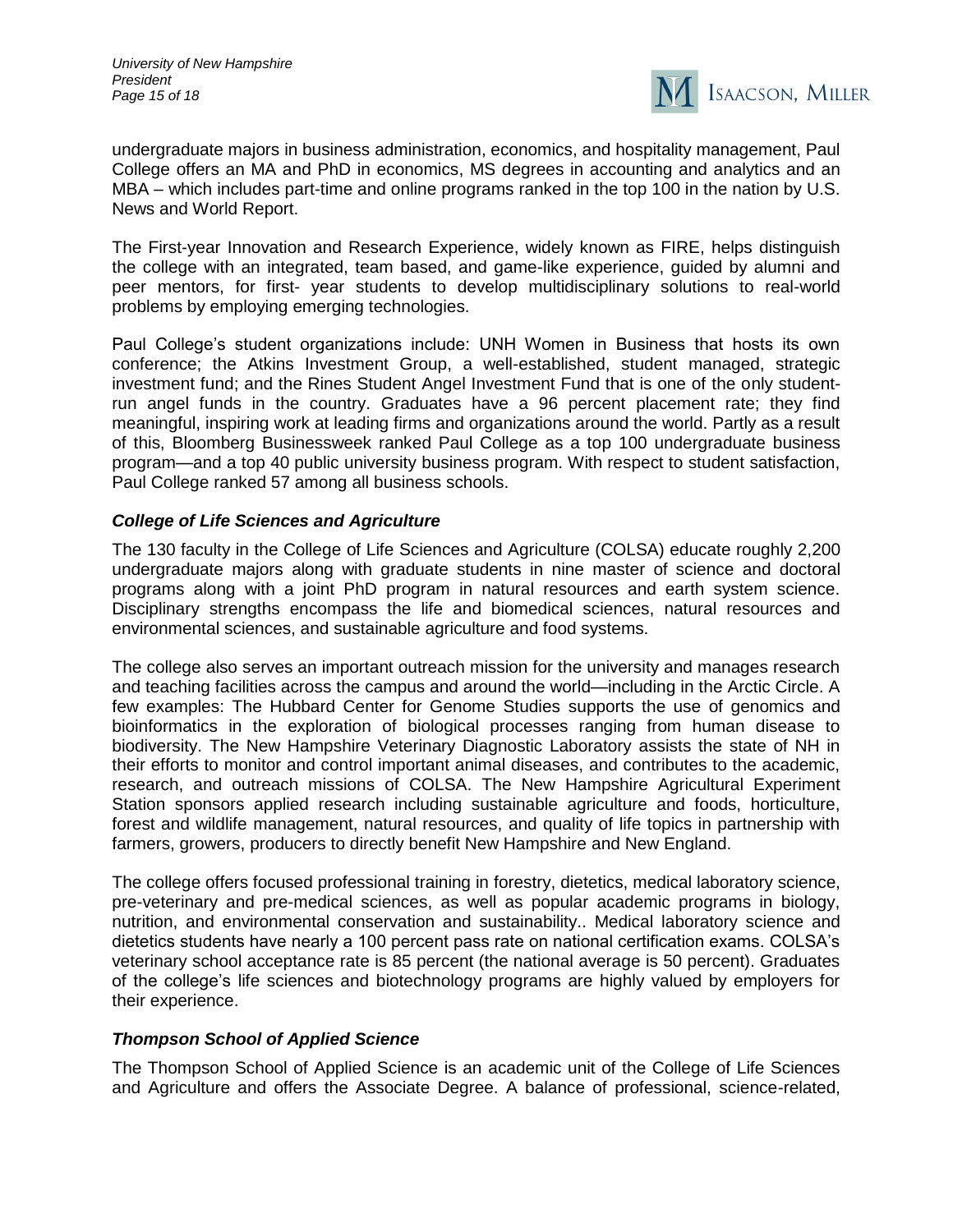

and general education courses in applied curriculums prepare students to meet the specific demands of a technical or applied profession.

Faculty members at the Thompson School have significant work experience in industry and business; extensive and up-to-date knowledge of their specialties; ongoing contacts with practicing professionals; dedication to students and to excellence in teaching; and a commitment to practical, science-based education. They work closely with students, providing academic advising, career counseling, and special assistance, even outside the classroom, when needed.

#### *School of Marine Science & Ocean Engineering*

The School of Marine Science and Ocean Engineering is the University of New Hampshire's first 'interdisciplinary school,' designed to address today's highly complex ocean and coastal challenges through integrated graduate education, research and engagement. It serves as an interdisciplinary nexus for marine science and ocean engineering teaching and research across the University.

Combining traditional faculty and program strengths in Oceanography, Marine Biology and Ocean Engineering with an emerging Marine Policy focus, the School of Marine Science and Ocean Engineering provides its students with the scientific underpinnings of these disciplines while training them to contribute to and engage in scientifically-informed policy and resource management.

#### *Carsey School of Public Policy*

The Carsey School of Public Policy is nationally recognized for its research, policy education, and engagement. The school takes on the pressing issues of the 21st century, striving for innovative, responsive, and equitable solutions. With an expanding range of degree and nondegree programs, the Carsey School offers a growing number of opportunities for those interested in beginning, or advancing, careers in public policy.

In 2014, the Carsey Institute transitioned into the Carsey School of Public Policy after the University of New Hampshire received a gift of \$20 million from Marcy Carsey, '66 an awardwinning television producer and co-founder of Carsey-Werner Productions.

#### *Graduate School*

The Graduate School and, in particular, doctoral education distinguishes UNH as a research university. Master's programs, both research and professional, further enhance the university's public land-grant, sea-grant and space grant mission. The Graduate School provides leadership to support the scholarly and creative efforts of the faculty and students, advances the principles of ethical conduct of research and scholarship, articulates and champions an institutional perspective on graduate education, promotes interdisciplinary scholarship and ensures that its graduates are prepared to become leaders in the 21<sup>st</sup> Century.

#### *Manchester Campus*

The mission of UNH Manchester is to provide the world-class UNH education and diploma to students in southern New Hampshire. Bringing together career-driven programs, faculty talent and a focus on experiential learning, UNH Manchester prepares students for success in their chosen field—and connects them to the wealth of opportunities in the region.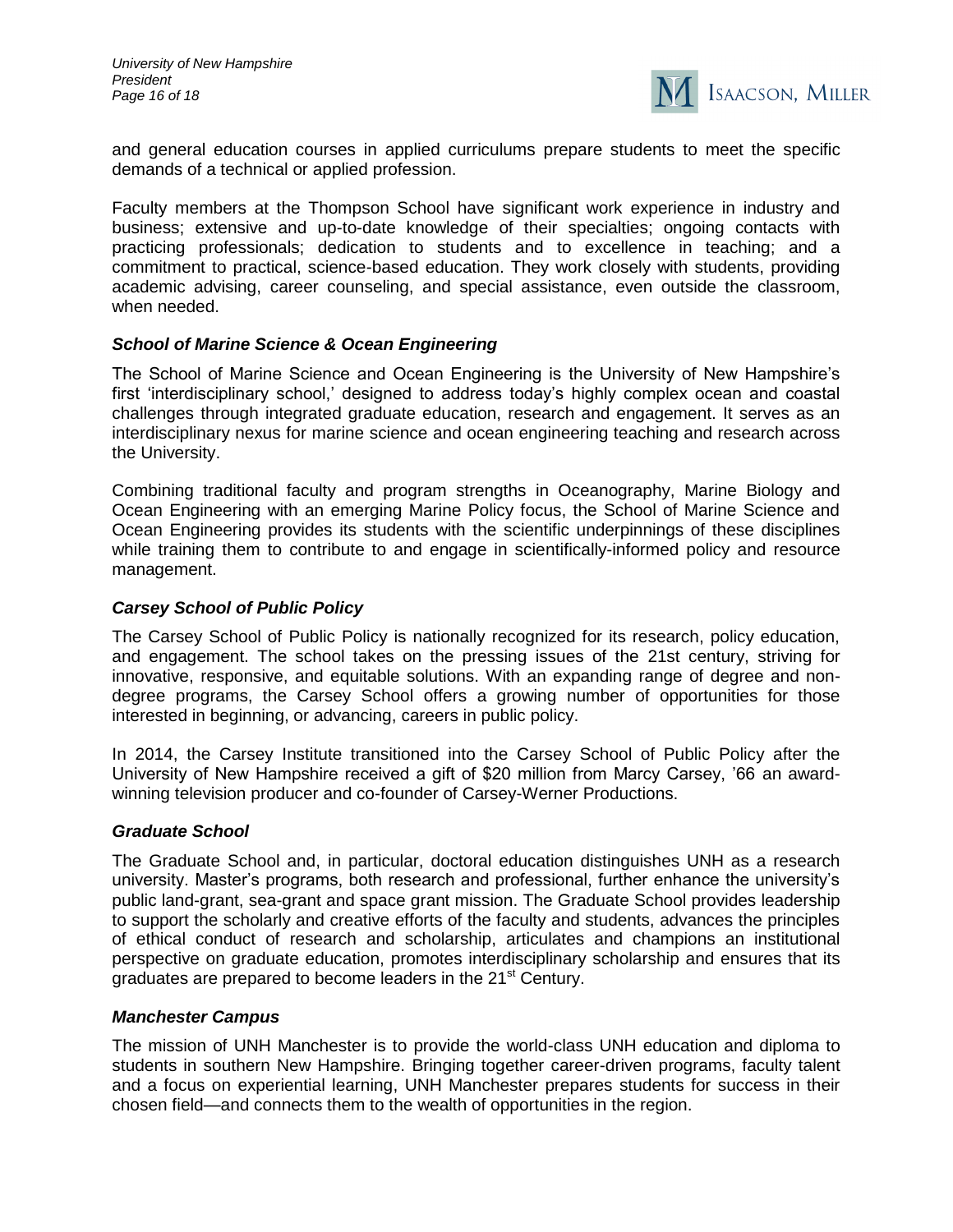

The Manchester campus is in the Pandora building, a renovated mill in the city's historic Mill Yard, home to firms like Autodesk, DEKA, Dyn and GYK Antler. Academic programs include emerging fields like neuropsychology, homeland security and analytics; most programs partner with local start-ups and national firms to offer internships and field experience.

Many of Manchester's 1,000 students attend UNH full-time and hold down a job or an internship. The faculty are accomplished, attentive, and accessible; the student-to-faculty ratio is 11:1, and 97 percent of classes have fewer than 30 students.

Manchester is home to 110,000 residents, flourishing media and technology sectors and a lively restaurant and music scene on Elm Street. *CNNMoney* called it one of America's best cities in which to launch a business. Students can take advantage of membership at the nearby Granite YMCA, room and board at the New Hampshire Institute of Art, and a lively list of clubs and activities, including the award-winning Enactus service and entrepreneurship club and a statewide a capella competition hosted by UNH Manchester's own Milling Around.

# *University of New Hampshire School of Law (Concord)*

Since its founding in 1973, Franklin Pierce Law Center, now the University of New Hampshire School of Law, has been a global leader in innovative legal education. It is an intimate, innovative law school, committed to developing students who enjoy challenging dialogue from the first moments of orientation, embrace practice-based, hands-on learning, and stand ready to join an extensive alumni network that includes leaders in many fields.

The school's focus areas help its 257 students shape their future practice: Intellectual Property, ranked #5 in the nation, boasts the largest full-time faculty in the field and UNH Law's IP library is the largest in the nation; commerce and technology includes a focus on e-Law; while public interest and social justice trains students in the delivery of legal services to all people from all walks of life. UNH School of Law hosts the Warren B. Rudman Center for Justice. Leadership and Public Policy as well as a number of certificate programs and institutes.

UNH Law's Legal Residency program allows students to work in their fields of interest for up to a full semester while receiving credit and the School's Daniel Webster Scholar program is the only practice-based bar exam alternative in the nation. Its location in Concord, New Hampshire's capital, and status as the state's only law school offer numerous *pro bono*, externship, and federal work study experiences. Moreover, UNH Law constantly updates its technology and programs to ensure that graduates are prepared to practice today's law.

The school's faculty consists of practitioners experienced in their fields of interest. The small student/faculty ratio promotes collaboration and collegiality. Accredited by the American Bar Association, the school's location in Concord places it in the state capital, home to local, state and U.S. federal courts. UNH School of Law is a member of the American Association of Law Schools and fully accredited by the American Bar Association. UNH Law's bar passage and job placement success reflect its graduates' academic accomplishments and practice readiness. Here are two highlights: In summer 2017, of UNH Law JD graduates who took the bar exam for the first time in New Hampshire, 94.1% of them passed. Of UNH Law JD graduates from the class of 2016, 91.8% of them secured employment within ten months of graduation.